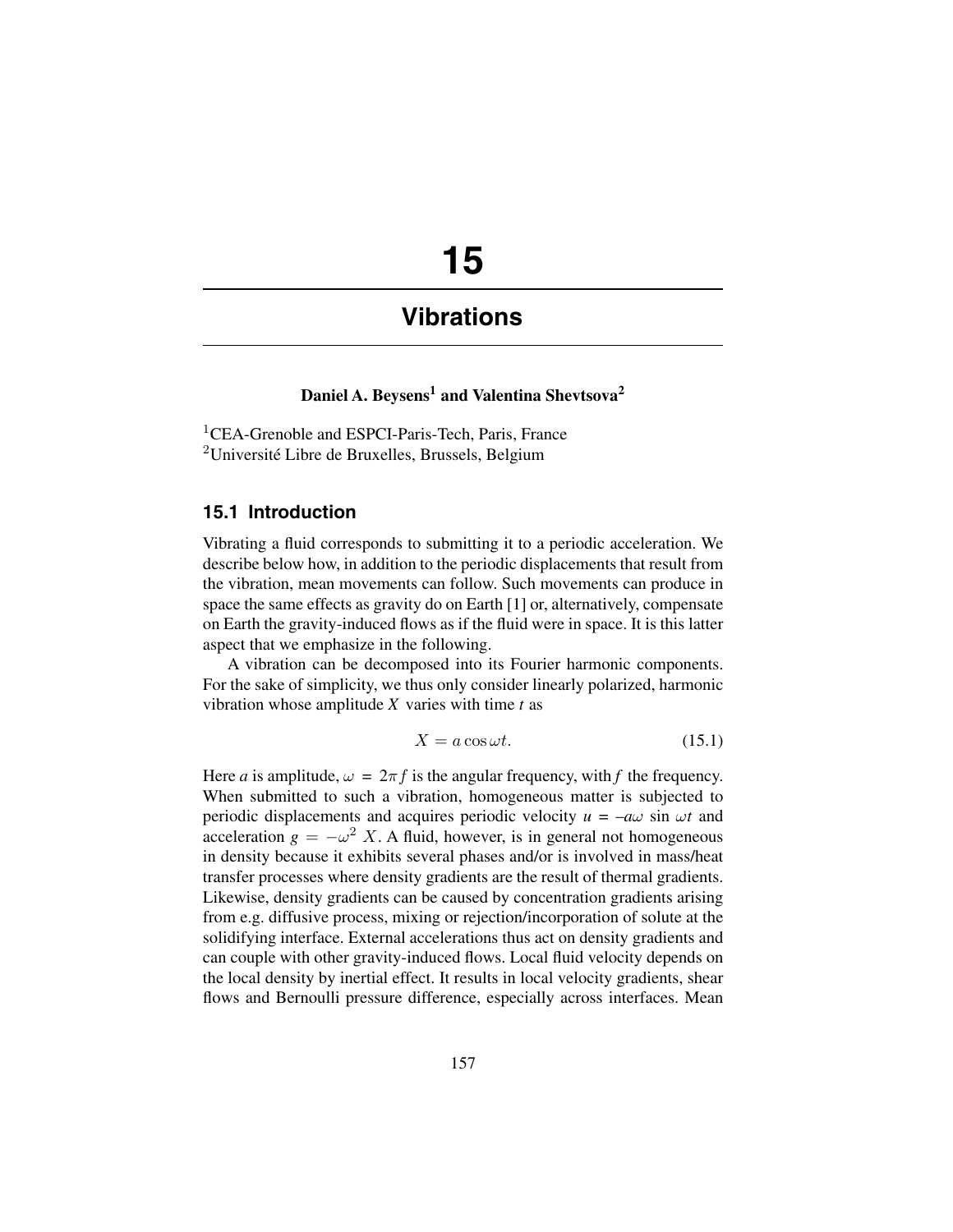#### 158 *Vibrations*

displacements, convective flows and instabilities, similar to those induced by buoyancy, can thus follow. They combine with gravity-induced flows and can cancel them.

Phenomena will be different according to the relative importance of the vibration period,  $1/f$ , and the typical hydrodynamic times,  $\tau$  (viscous relaxation, thermal diffusion, etc.). What also matters is the relative amplitude vibration with respect to the fluid container size, *e*. The most interesting situation is the high frequency and small amplitude limit,  $\tau f \gg 1$  and  $a/e \ll 1$ <br>where local fluid inhomogeneities undergo small vibrations around their where local fluid inhomogeneities undergo small vibrations around their mean position while mean flow and interface ordering take place. Typically,  $a = 0.1 - 2$  mm and  $f = 1 - 100$  Hz.

## **15.2 Thermovibrational Convections**

Of particular importance is the effect of vibration on a fluid submitted to a temperature gradient. The latter results in a density gradient sensitive to the vibration. Let us thus consider a fluid submitted to a vibrational acceleration in a thermal gradient in the Rayleigh–Bénard configuration (two parallel plates with a temperature difference Δ*T* separated by distance *e*). According to Gershuni and Lubimov [2], vibrational Rayleigh number ( $\rho$  is density,  $p$  is pressure,  $T$  is temperature,  $D_T$  is thermal diffusivity) is written as:

$$
ext{Rav} = \frac{\left[a\omega\left(\frac{\partial\rho}{\partial T}\right)_p \Delta T e\right]^2}{2\pi D_T}.
$$
 (15.2)

 $2\pi D_T$ <br>The convection threshold depends on the angle between the thermal gradient and the vibration direction. There is no convection for a temperature gradient parallel to the vibration. The most unstable situation corresponds to a temperature gradient perpendicular to the vibration direction. Here, convection starts when Rav is larger than a few thousands.

### **15.3 Crystal Growth**

These thermovibrational flows can annihilate thermogravitational flow such as buoyancy and/or thermocapillary (Marangoni) convection when an interface is present, depending on the mutual orientation of vibration axis and thermal or compositional gradient. In the system with free interface thermo- (soluto-) capillary (Marangoni) and thermovibrational mechanisms can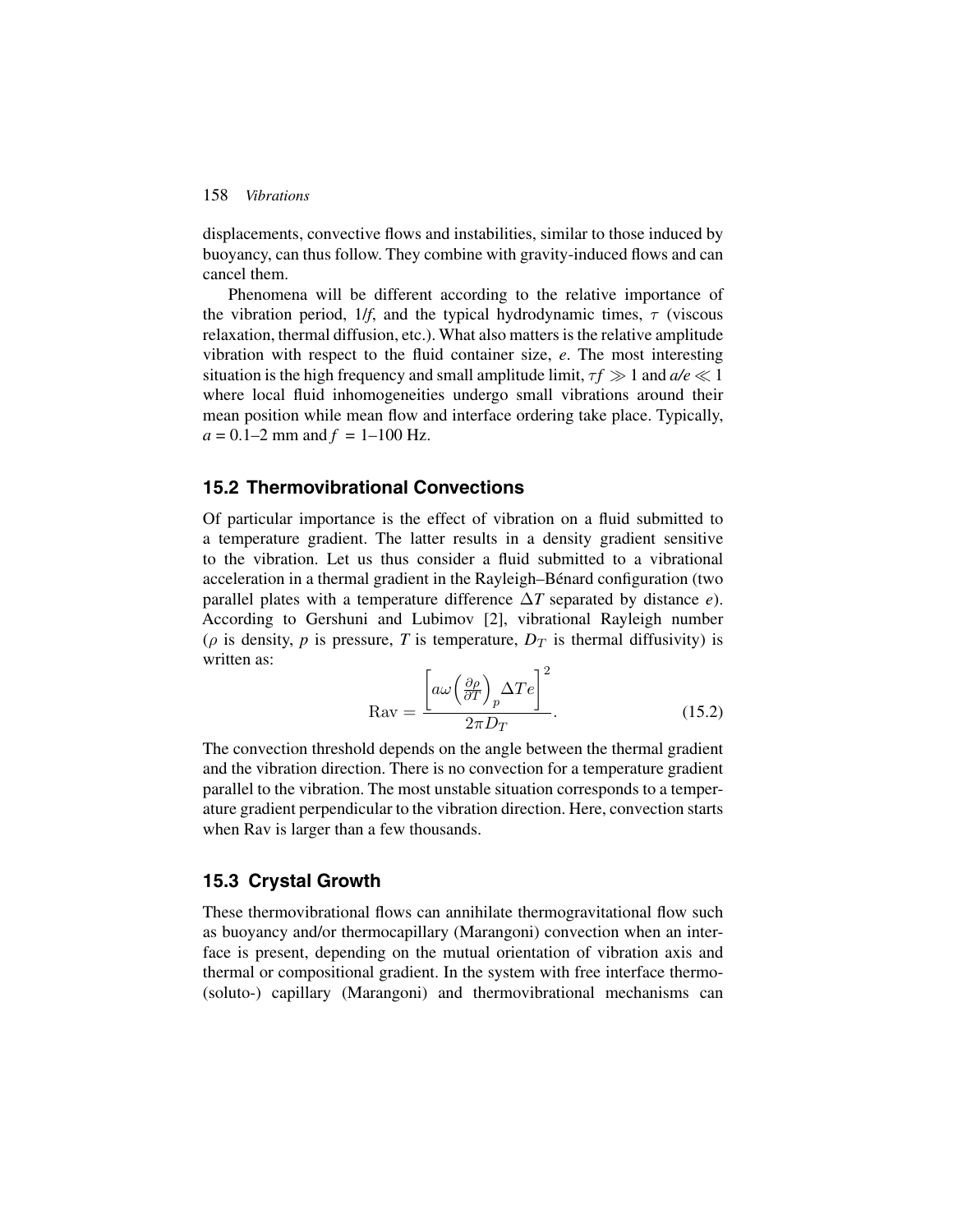produce motion in opposite directions. This is particularly the case in a solidification process. Appropriate combination of these mechanisms can then be used to counteract the usual convective flows inherent in crystal growth processes from the liquid phase.

Efficient control of heat and mass transfer during real industrial applications of crystal growth from the liquid phase can be envisaged. The possible utilization of such a strategy for the floating zone crystal growth technique has been addressed [3, 4].

#### **15.4 Dynamic Interface Equilibrium**

Harmonic vibrations can considerably deviate the equilibrium position of an interface from its normally horizontal position under gravity acceleration, *g*, and attain large enough angles [5]. The situation is similar with that of simple mechanical systems under vibration. For example, a simple pendulum of length *L* can be stabilized in an upside down position by vertically vibrating its support at a frequency much larger than the natural frequency of the pendulum, that is, when  $a\omega \geq \sqrt{2gL}$  [6]. When the support of the pendulum is vibrated horizontally at frequencies much larger than the natural frequency of the pendulum and vibrational velocity amplitudes  $a\omega$  higher than a threshold value ( $a\omega \geq \sqrt{2gL}$ ), the equilibrium position of the pendulum is no more vertical and makes an angle with respect to the horizontal.

Vibration of a fluid interface can demonstrate similar phenomena. Using vibration, it is possible to stabilize two-fluid configurations, generally unstable when the vibration is absent. For example, a heavier fluid floating over a lighter fluid under terrestrial gravity field is unstable (Rayleigh–Taylor configuration) under normal conditions. Application of strong vertical vibration can dynamically stabilize the above configuration [5]. When subjected to strong horizontal vibration, the interface of an initially horizontal fluid interface can attain a dynamic equilibrium at an angle to the horizontal plane.

Beyond a threshold value of vibrational velocity  $a\omega$ , the interface attains an equilibrium position at an angle  $\alpha$  with vertical (Figure 15.1). The results depend on gravity acceleration *g*, vibration amplitude and frequency [5]. With *L* the dimension of the interface the angle can be written as

$$
\sin \alpha = \frac{2gL}{\pi a^2 \omega^2} \frac{\rho_\ell + \rho_v}{\rho_\ell - \rho_v}
$$
(15.3)

When the density difference between phases is small, the interface can exhibit instability of Kelvin–Helmholtz type called "frozenwave" [7]. It is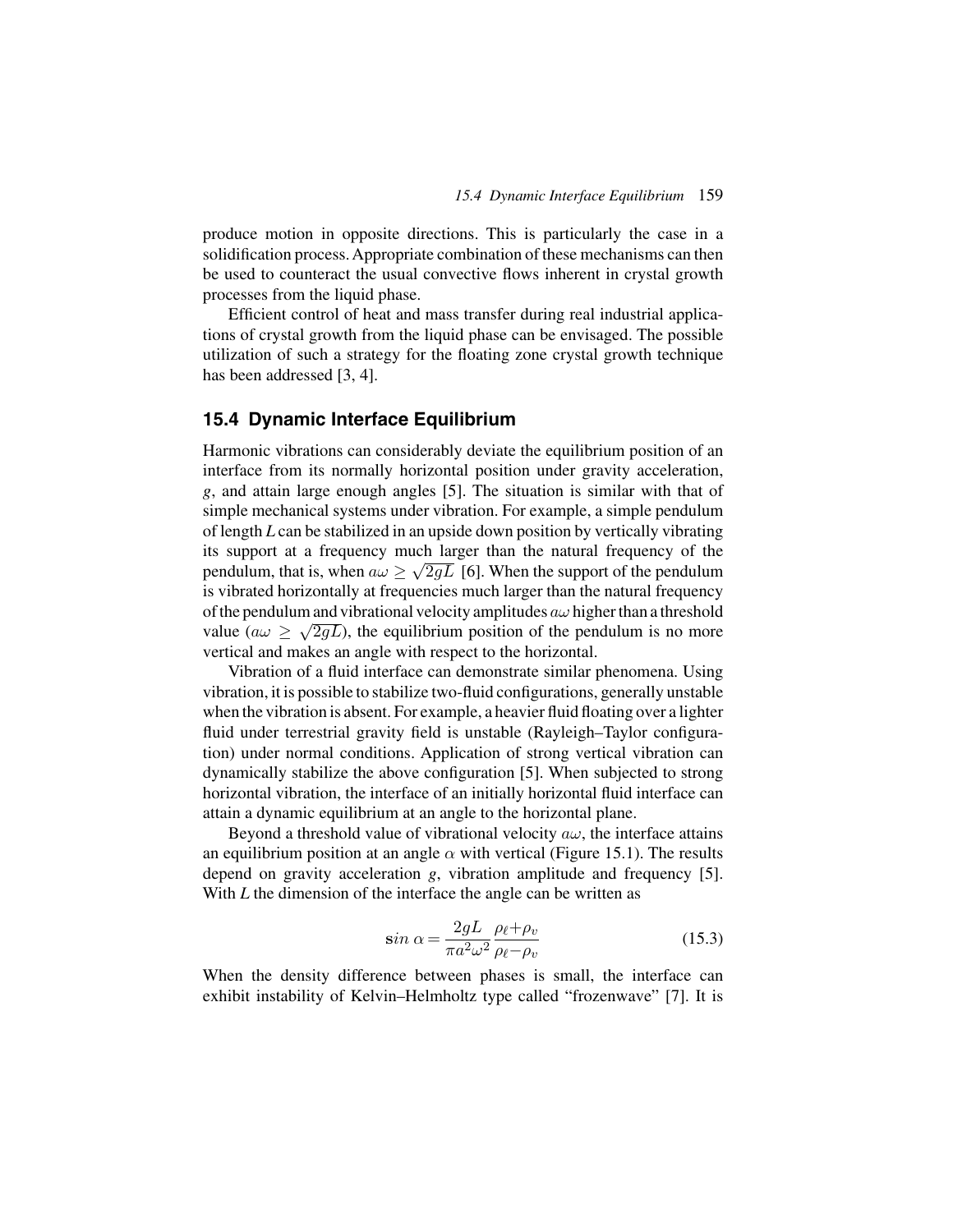#### 160 *Vibrations*



**Figure 15.1** Interface position in liquid–vapor hydrogen for the vibration case  $a = 0.83$  mm and  $f = 35$  Hz and gravity level  $0.05g$  (directed vertically). The interface looks fuzzy as it pulsates at the vibration frequency.



**Figure 15.2** Experimental stability map in the plane  $(a, f)$  for miscible liquid/liquid interface (mixtures of water–isopropanol of different concentrations). Diamonds: no instability. Circles: instability. The black dashed curve is a guideline for eyes between stable and unstable regions. Inset: Typical shape of the frozen waves with horizontal vibration.